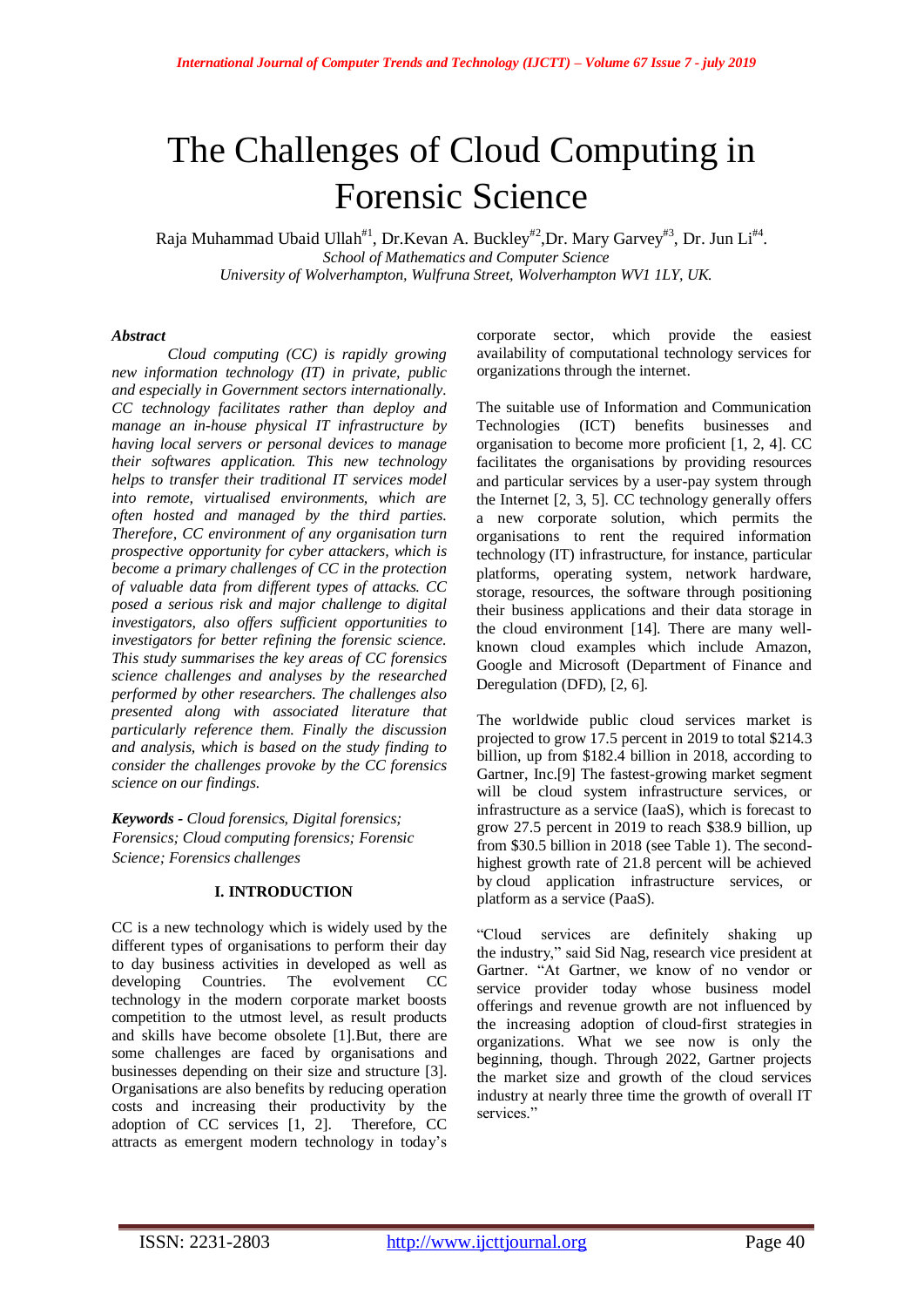|                                             | 2018  | 2019  | 2020  | 2021  | 2022  |
|---------------------------------------------|-------|-------|-------|-------|-------|
| Cloud Business Process Services (BPaaS)     | 45.8  | 49.3  | 53.1  | 57.0  | 61.1  |
| Cloud Application Infrastructure Services   |       |       |       |       |       |
| (PaaS)                                      | 15.6  | 19.0  | 23.0  | 27.5  | 31.8  |
| Cloud Application Services (SaaS)           | 80.0  | 94.8  | 110.5 | 126.7 | 143.7 |
| Cloud Management and Security Services      | 10.5  | 12.2  | 14.1  | 16.0  | 17.9  |
| Cloud System Infrastructure Services (IaaS) | 30.5  | 38.9  | 49.1  | 61.9  | 76.6  |
| <b>Total Market</b>                         | 182.4 | 214.3 | 249.8 | 289.1 | 331.2 |

| Table 1. Worldwide Public Cloud Service Revenue Forecast (Billions of U.S. Dollars) |  |  |  |  |
|-------------------------------------------------------------------------------------|--|--|--|--|
|                                                                                     |  |  |  |  |

 $BPaaS = \text{business process as a service};$ 

 $IaaS = infrastructure as a service:$ 

 $PaaS = platform$  as a service;

 $SaaS = software as a service$ 

With the increasing use of CC services in the organisations, there are always stays risk of data security and privacy, therefore the security concerned challenges are also increasing [10]. The digital source is an important aspect of digital forensic science which enforce to use different types of tools and techniques. CC is a greatly encouraged and enhanced way to store valuable data, as it diverts the researcher attention that research is being carried out for different types of challenges, opportunity and also to analyse and perform experiment over it. CC concept refers to provide different types of services to organisation remotely. Many organisations adopt the different types of CC services due to anytime and anywhere availability of data and also to utilise the required any type of application remotely [11].

In this type of situation where cloud forensic science is needed, but still cloud forensic science is not considerable developed theory. According to the author in [7, 8], there are many complexchallenges faced by investigator during the collection of require data also there are diverse types of issue on which investigator has to encounter to get the evidence of suspect.

The investigator has several problem, for instance, the storage of data is not local once kept on cloud, therefore suspects computer have nothing stored in the computer. This results that the data stored on cloud is of several user so the server cannot be seized unless all the user"s data are seized.

If the suspect data is found, but still separating it from other users data is very complex exercise. As the data is on cloud environment the theft can be done, so it's a quiet high risk for the sensitive date like health related data, any type of national data and especially security related data. There are some different challenges, for instance, data acquisition, logging, chain of custody, limited forensic tools, trustworthy data retention, etc

Digital source is an important aspect of digital forensic science which enforce to use different types of tools and techniques. CC is a greatly encouraged and enhanced way to store valuable data, as it divert the researcher attention that research is being carried out for different types of challenges, opportunity and also to analyse and perform experiment over it. CC concept refers to provide different types of services to organisation remotely. Many organisations adopt the different types of CC services due to anytime and anywhere availability of data and also to utilise the required any type of application remotely [11].

CC is widely debated research topic but still, it presents numerous economic opportunities and encouraging technology [12]. The concept of IT is a setup of infrastructure for an organization with some boxes of hardware, applications, network switches, data canters, etc. whereas, the visualization of some computers connected with server and respective network for sharing different kinds of stuff, for instance, application, data with a low cost, maintenance free IT infrastructure which is called Cloud‖ [13, 14].

CC environment is a flexible elimination of resources, which includes multiple stakeholders and delivers a measured service at several layers for a specified level of service. CC Technology is switching traditional setup with virtualized, remote, on-demand software services, configured for the specific requirements of the organization.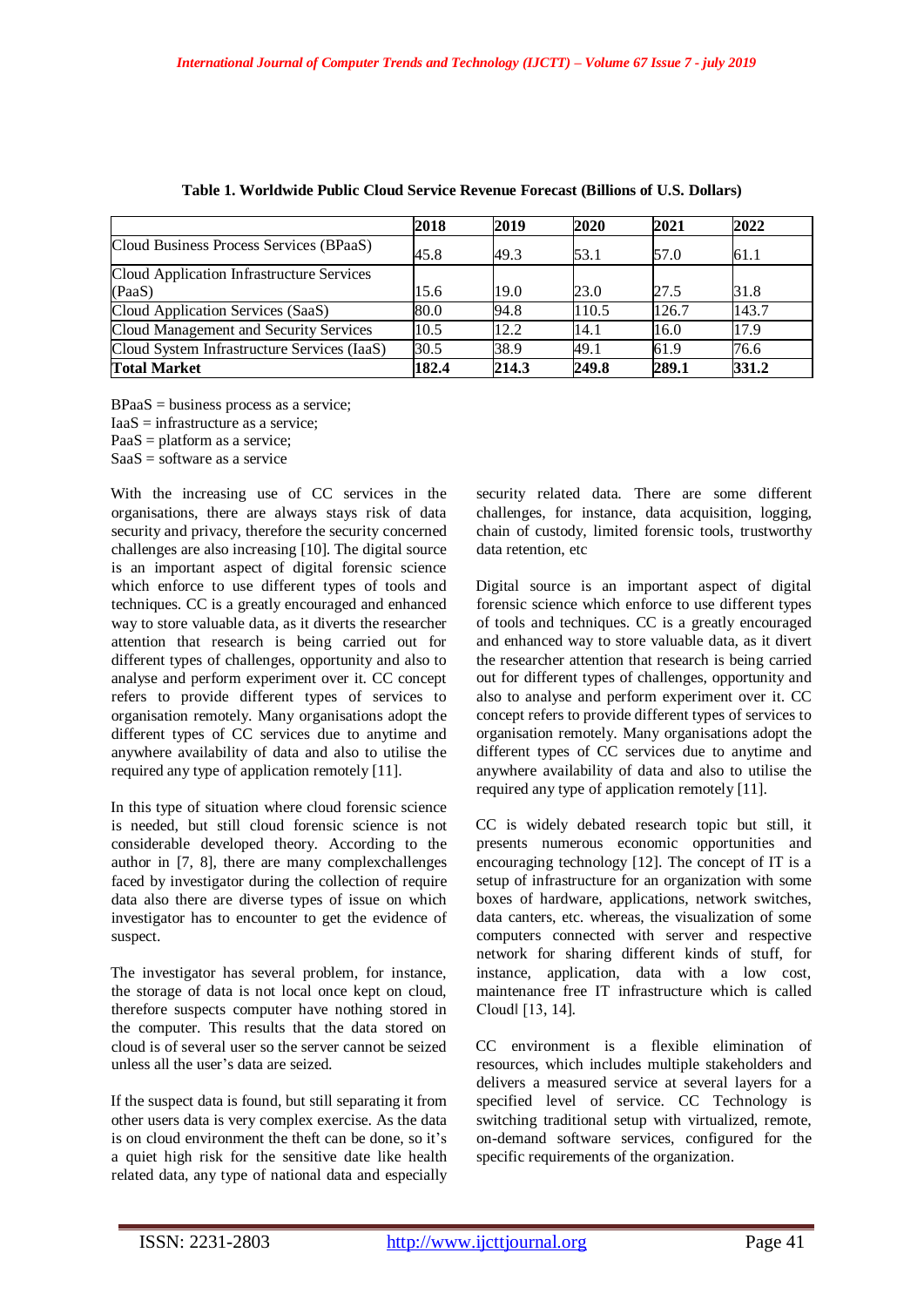These different types of required services can be hosted and managed by in-house or by any thirdparty. Which, resulting, the particular software and respective data comprising business application may be physically stored through different geographic locations. The use of CC services has prospective benefits to organizations, for instance, increased flexibility and efficiency. Apart from flexibility, efficiency and substantial cost saving, CC services offer a thread to the organization about a different kind of Copy Right theft or patented methods, solutions, or personal or organisational confidential information

#### **II. WHAT IS CLOUD FORENSICS?**

Computer forensics is an art and science of preserving, collecting,confirming, identifying, analysing, recording, andpresenting crime scene information. Wolfe defines computerforensics as "a methodical series of techniques and proceduresfor gathering evidence, from computing equipmentand various storage devices and digital media, that can bepresented in a court of law in a coherent and meaningfulformat" [15].

Forensic science is usually defined as the application of science to the law. Whereas, forensics, also known as computer and network forensics, generally has many definitions. Typically, it is reflectedin the application of science to the identification, collection, examination, and analysis of data while preserving the integrity of the information and maintaining a strict chain of custody for the data. Data refers to well-defined pieces of digital information that have been organised in a precise way. Normally organizations have an increasing amount of data from different sources. For instance, data can be stored or transferred by standard computer systems, networking equipment, computing peripherals, personal digital assistants (PDA), consumer electronic devices, and various types of media, among other sources [16].

Definition according to the National Institute of Standards and Technology(NIST) [16],computer forensic is "an applied science to identify anincident, collection, examination, and analysis of evidencedata". There are also some other researchers define computerforensics as the procedure of examining the computer system todetermine potential legal evidence [17, 18].

#### **III. CLOUD FORENSICS SCIENCE CHALLENGES.**

According to (NIST), the major challenges of Cloud Forensics are categorised into the following nine major groups which are mentioned below: [31]

- *Architecture* (e.g., diversity, complexity, provenance, multi-tenancy, data segregation, etc.).
- *Data collection* (e.g., data integrity, data recovery, data location, imaging, etc.).
- *Analysis* (e.g., correlation, reconstruction, time synchronization, logs, metadata, timelines, etc.).
- *Anti-forensics* (e.g., obfuscation, data hiding, malware, etc.).
- *Incident first responders* (e.g., trustworthiness of cloud providers, response time, reconstruction, etc.).
- *Role management* (e.g., data owners, identity management, users, access control, etc.).
- *Legal* (e.g., jurisdictions, laws, service level agreements, contracts, subpoenas, international cooperation, privacy, ethics, etc.).
- *Standards* (e.g., standard operating procedures, interoperability, testing, validation, etc.).
- *Lack of Training* (e.g., forensic investigators, cloud providers, qualification, certification, etc.).

Cloud forensics applies this same forensic process but has the challenge of combining various physical and logical locations. These areas include the following [21]:

- **Client-side**. Technical controls or monitors implemented on networks and computers under client control or ownership (Intrusion Detection System [IDS], Web Content engine logging, firewalls, access log, chat logs [locally], etc.).
- **Combined-side**. Technical controls or monitors implemented on networks and computers allocated to cloud customers (access logs, transaction logs, usage logs, etc.).
- **Provider-side**. Technical controls or monitors implemented on networks and computers that support or comprise the cloud service (firewalls, load balancers, admin access logs, IDS, NetFlow data, etc.).

According to NIST and some other researcher describe the process for performing digital forensics comprises. Regardless of the situation, the forensic process comprises the following basic phases: [16, 19, 20, 21, 22]:

 **Collection.** The crucial and important phase in which to identify, label, record, and acquire data from all the relevant possible sources of related data, although following standard guidelines and procedures that help to preserve the integrity of the data. The process of collection is typically accomplished in a timely manner because of the possibility of losing effective data, for instance, current network connections, as well as losing data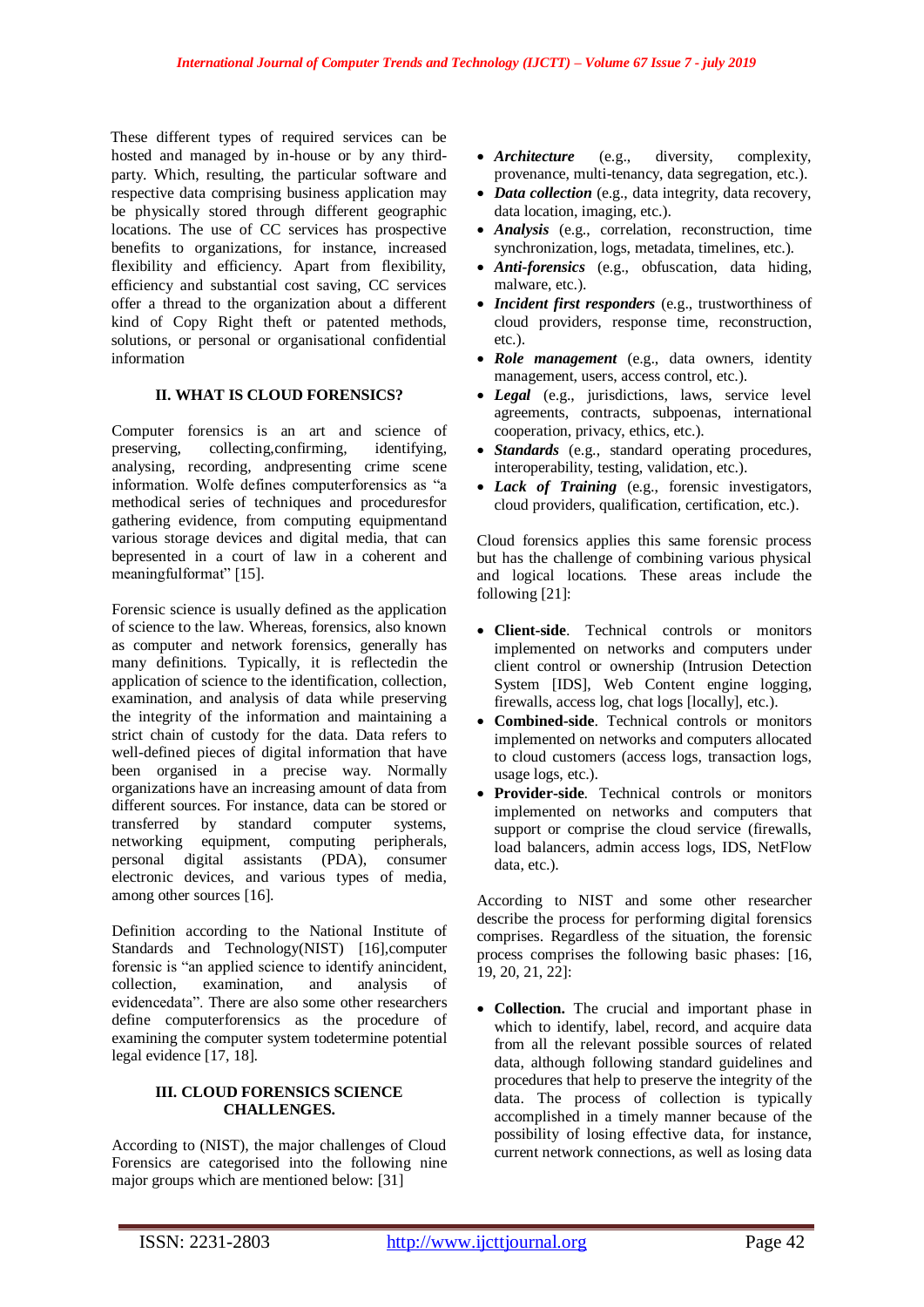from battery-powered devices (e.g., cell phones, PDAs).

- **Examination.** The examinations phase include forensically processing any volume of collected data using a combination of automated and manual methods to assess and then extract data of particular interest while preserving the integrity of the data.
- **Analysis.** The analysis phase is the process to analyse the results of the examination, using legally justifiable methods and techniques, to derive useful information that addresses the questions that were the impetus for performing the collection and examination.
- **Reporting.**In reporting phase the results of the analysis, which may include describing the actions used, explaining how tools and procedures were selected, determining what other actions need to be performed (e.g., forensic examination of additional data sources, securing identified vulnerabilities, improving existing security controls), and providing recommendations for improvement to policies, guidelines, procedures, tools, and other aspects of the forensic process. Whereas, the formality of the reporting step varies greatly depending on the situation.

## **IV. FORENSIC STAFFING**

Practically every organization needs to have some capability to perform computer and network forensics. Without such a capability, an organization will have difficulty determining what events have occurred within its systems and networks, such as exposures of protected, sensitive data. Although the extent of this need varies, the primary users of forensic tools and techniques within an organization usually can be divided into the following three groups [16]:

- **Investigators.** Investigators within an organization are most often from the Office of Inspector General (OIG), and they are responsible for investigating allegations of misconduct. For some organizations, the OIG immediately takes over the investigation of any event that is suspected to involve criminal activity. The OIG typically uses many forensic techniques and tools. Other investigators within an organization might include legal advisors and members of the human resources department. Law enforcement officials and others outside the organization that might perform criminal investigations are not considered part of an organizations internal group of investigators.
- **IT Professionals.** This group includes technical support staff and system, network, and security administrators. They use a small number of

forensic techniques and tools specific to their area of expertise during their routine work (e.g., monitoring, troubleshooting, data recovery).

 **Incident Handlers.** This group responds to a variety of computer security incidents, such as unauthorized data access, inappropriate system usage, malicious code infections, and denial of service attacks. Incident handlers typically use a wide variety of forensic techniques and tools during their investigations.

Many organizations rely on a combination of their own staff and external parties to perform forensic tasks. For example, some organizations perform standard tasks themselves and use outside parties only when specialized assistance is needed. Even organizations that want to perform all forensic tasks themselves usually outsource the most demanding ones, such as sending physically damaged media to a data recovery firm for reconstruction, or having specially trained law enforcement personnel or consultants collect data from an unusual source (e.g., cell phone). Such tasks typically require the use of specialized software, equipment, facilities, and technical expertise that most organizations cannot justify the high expense of acquiring and maintaining. As described in Section 3.1.2, organizations should determine in advance which actions should be performed by law enforcement officials. Also, when expert testimony is needed for legal proceedings, organizations might seek external assistance.

When deciding which internal or external parties should handle each aspect of forensics, organizations should keep the following factors in mind [16]:

- **Cost.** There are many potential costs. Software, hardware, and equipment used to collect and examine data may carry significant costs (e.g., purchase price, software updates and upgrades, maintenance), and may also require additional physical security measures to safeguard them from tampering. Other significant expenses involve staff training and labour costs, which are particularly significant for dedicated forensic specialists. In general, forensic actions that are needed rarely might be more cost-effectively performed by an external party, whereas actions that are needed frequently might be more cost-effectively performed internally.
- **Response Time.** Personnel located on-site might be able to initiate computer forensic activity more quickly than could off-site personnel. For organizations with geographically dispersed physical locations, off-site outsourcers located near distant facilities might be able to respond more quickly than personnel located at the organisation"s headquarters.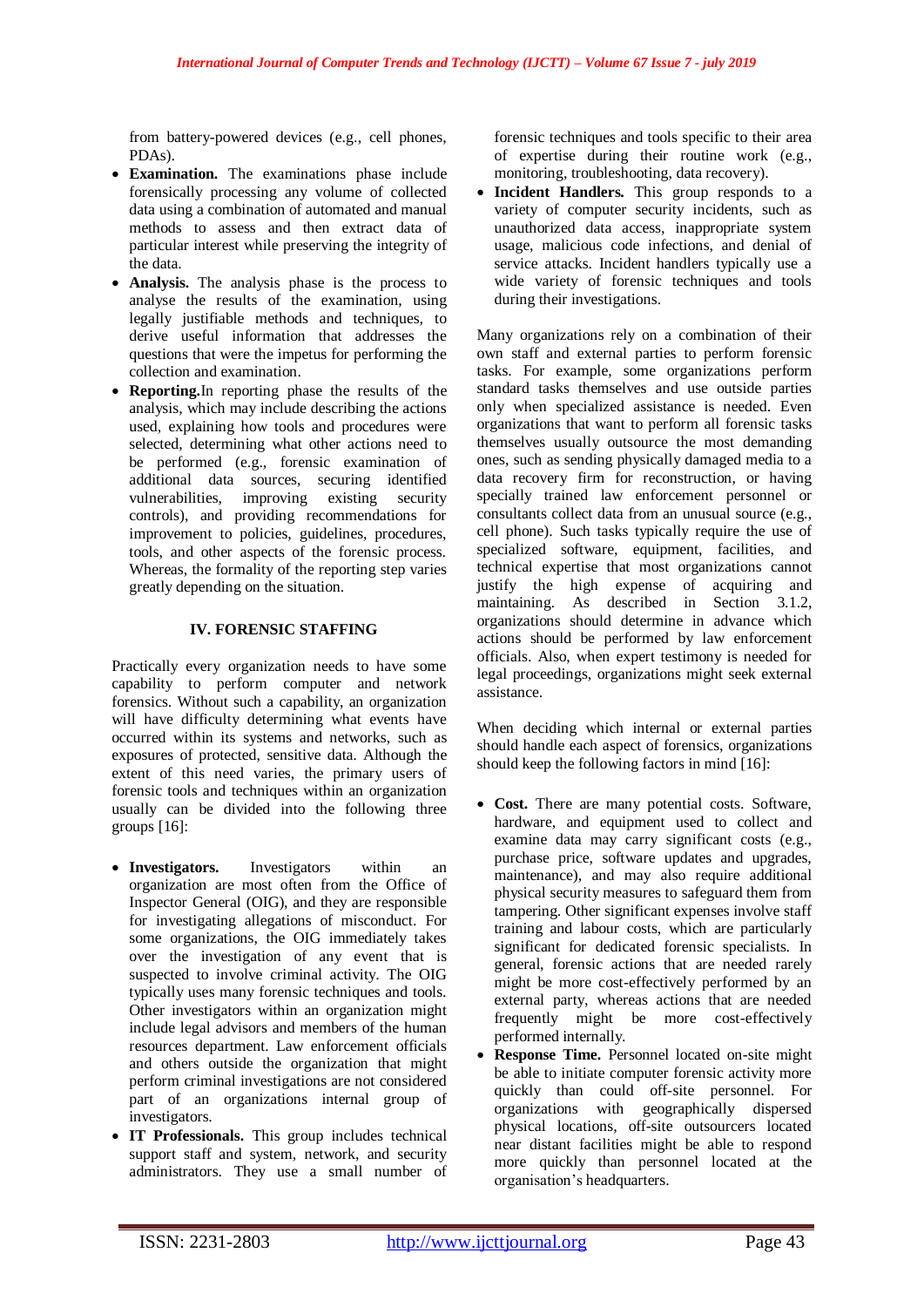• Data Sensitivity. Because of data sensitivity and privacy concerns, some organizations might be reluctant to allow external parties to image hard drives and perform other actions that provide access to data. For example, a system that contains traces of an incident might also contain health care information, financial records, or other sensitive data; an organization might prefer to keep that system under its own control to safeguard the privacy of the data. On the other hand, if there is a privacy concern within the team, for example, if an incident is suspected to involve a member of the incident handling team, use of an independent third party to perform forensic actions would be preferable.

### **V. TOOLS FOR PERFORMING**

Current forensic tools are based on traditional forensic approaches, including formal methods to acquire information and a structured method to analyse artifacts with the intention to recreate or validate some series of events or retrieve missing information. These forensic tools fall into two general categories [21]:

- **Static**. Static analysis forensic tools analyse stationary data, the contents of hard drives or NetFlow data, obtained through a formalized acquisition process.
- **Live**. Live forensic tools collect and analyse "live" system data, accommodating the order of volatility, performing memory analysis, and providing methods for encryption key recovery

## **VI. SUPPORTING FORENSICS IN THE INFORMATION SYSTEM LIFE CYCLE**

Many incidents can be handled more efficiently and effectively if forensic considerations have been incorporated into the information system life cycle. Examples of such considerations are as follows [16]:

- Performing regular backups of systems and maintaining previous backups for a specific period of time.
- Enabling auditing on workstations, servers, and network devices.
- Forwarding audit records to secure centralized log servers.
- Configuring mission-critical applications to perform auditing, including recording all authentication attempts.
- Maintaining a database of file hashes for the files of common OS and application deployments, and using file integrity checking software on particularly important assets**.**
- Maintaining records (e.g., baselines) of network and system configurations.
- Establishing data retention policies that support performing historical reviews of system and network activity, complying with requests or requirements to preserve data relating to ongoing litigation and investigations, and destroying data that is no longer needed.



**Fig 1: Forensics Process**

#### **VII. PRACTICE GUIDE FOR DIGITAL EVIDENCE**

### *A. Association of Chief Police Officers (ACPO).*

The document best practice guide has been formed by the ACPO Crime Business Area and was initially approved by ACPO Cabinet in December 2007. The main purpose of this document is to provide guidance not only to assist law enforcement but for all thatassists in investigating cyber security incidents and crime, originally approved by ACPO Cabinet in December 2007. [23].

# *B. The Principles of Digital Evidence [23]*

- *Principle 1:* No action taken by law enforcement agencies, persons employed within those agencies or their agents should change data which may subsequently be relied upon in court.
- *Principle 2:* In circumstances where a person finds it necessary to access original data, that person must be competent to do so and be able to give evidence explaining the relevance and the implications of their actions.
- *Principle 3:* An audit trail or other record of all processes applied to digital evidence should be created and preserved. An independent third party should be able to examine those processes and achieve the same result.
- *Principle 4:* The person in charge of the investigation has overall responsibility for ensuring that the law and these principles are adhered to.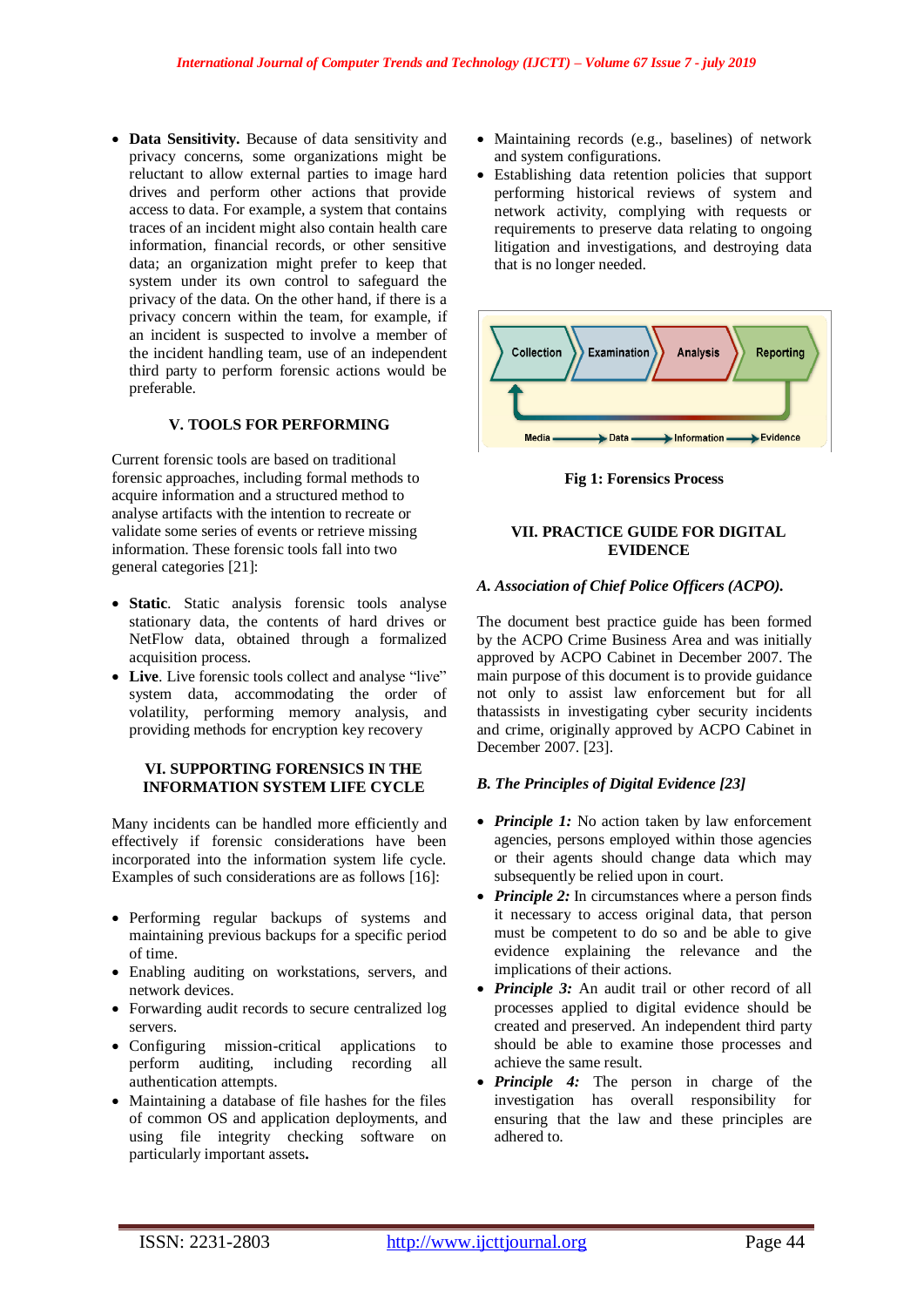## *C. European Union Agency for Network and Information Security (ENISA)*

The ENISA is basically a centre of network and information security expertise for the EU, its member states, the private sector and Europe"s citizens. The main function of ENISA is to works with these groups to develop advice and recommendations on the good practice with respect to information security. It also assists EU member states with respect to implementing relevant EU legislation and works to improve the resilience of Europe's critical information infrastructure and networks [24].

In cloud computing (CC) the threats to cybersecurity and cyber-attacks respect no organisational and their territorial boundaries. For this purpose, effective cooperation between the communities at all levels is essential to streamline the interchange of the information and knowledge required to reduce vulnerabilities and offer effective reactions to cyber incidents. Among others, these communities include, Computer Emergency Response Teams (CERTs) with respect to particular business sectors, which might be affected by large-scale incidents, other incident responders within a country serving other communities, national/governmental (n/g) CERTs, law enforcement agencies (LEAs) and internationally recognised research and development organisations [24].

### *D. Principles Of Electronic Evidence Gathering*

The *Electronic evidence guide - A basic guide for police officers, prosecutors and judges [25]*, developed within the framework of the European Union and the Council of Europe joint project (CyberCrime@IPA project [26]), for example, identifies five principles that establish a basis for all dealings with electronic evidence.

- *Principle 1: Data Integrity:*The more important principle is to must maintained the integrity of digital evidence at all stages. "No action taken […] should change data which may subsequently be relied upon in court." [27].
- *Principle 2: Audit Trail:*An audit trail (often referred to as chain of custody or chain of evidence) is the process of preserving the integrity of the digital evidence. "Documentation permeates all steps of investigative process but is particularly important in the digital evidence seizure step. It is necessary to record details of each piece of seized evidence to help to establish its authenticity and initiate the chain of custody."[28]. Indeed, an "audit trail or other record of all processes applied to digital evidence should be created and preserved. An independent third party should be

able to examine those actions and achieve the same result."[29].

- *Principle 3: Specialist Support:*the need of specialist support to be requested as soon as possible when evidence gathering raises some specific (technical issues). The situation in every case vary, because there exist so many different types of systems and respective technical situations, so it is almost impossible for any digital forensics expert to have the specific expertise how to deal with all these sorts of electronic evidence. That is why it is very crucial to call in the right specialists – either from internal orexternal team, but need the right equipment ready for specialist to perform their tasks.
- *Principle 4: Appropriate Training:* Very important is the prerequisite proper training for the success of the search and seizure of electronic evidence. Appropriate and continuous training should be provided to all first responders team dealing with digital forensic, particularly when they are likely to deal specifically with "live" computer and access original data.
- *Principle 5: Legality:* "The*person* in charge of the investigation has overall responsibility for ensuring that the law and these principles [the principles of digital evidence] are adhered to [30]".

Legal guidance for the practitioner varies depending on the jurisdiction in which they reside. Further, a distinction must be made between legislative documents and guidance and principles provided by relevant governing bodies within the forensic industry. Examples of such guidance documents include the above-mentioned *Electronic evidence guide - A basic guide for police officers, prosecutors and judges* developed within the framework of the European Union and the Council of Europe joint project (CyberCrime@IPA project) and the UK *ACPO Good Practice Guide for Digital Evidence*.

# **VIII. FIRST RESPONDERS TOOLKIT**

The first responder should have a complete toolkit, which permits them to arrive at the scene and collect all available valuable evidence, also ensuring its integrity for later investigation purpose. First responder toolkit should include but is not limited to the following [24]:

- **Cameras (photo and video)**: used to capture images of the scene and record the state of digital exhibits.
- **A digital clock**: to be put on the pictures taken, so the timestamps are visible as image, not just as meta data.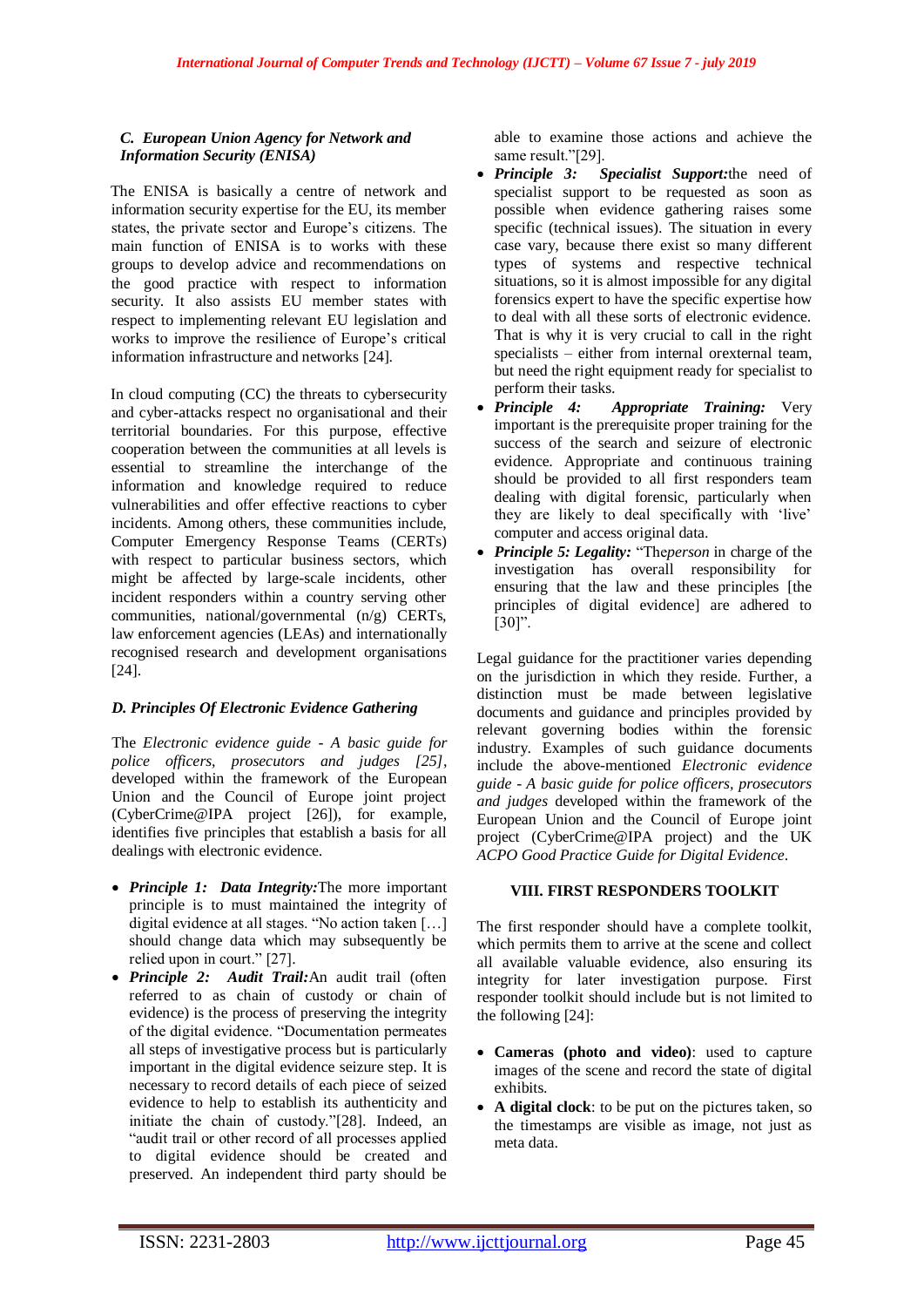- **Cardboard boxes** or **secure evidence bags**: for collecting evidence for transportation to the laboratory.
- **Writing equipment**: prepared log forms to document steps taken. They should include a column for time/date, action taken, picture reference, person doing the proceedings, pens and pencils for recording contemporaneous notes at the scene.
- A **flow chart** on how to proceed in different cases, e.g. when the computer is running, when the computer is networked, etc.
- **Gloves**: to protect against contaminants present at the scene.
- **Evidence inventory logs, evidence tape, bags, stickers, labels, or tags**: crucial to ensure the integrity and continuity of the evidence found at the scene.
- **Antistatic bags and equipment** and **nonmagnetic toolkit**: to allow for the safe collection of evidence, protecting its integrity.
- **A check list of possible relevant legal issues to consider and a list of relevant contacts for getting legal advice where appropriate**: this check list of relevant legal issues is not intended to help first respondents actually resolve those issues, but merely to ensure that they spot (all of) the relevant issues; the list of relevant contacts for getting legal advice is to help ensure that first respondents will contact someone with legal expertise in an effort to comply with the law.

If on-scene acquisition is required or if there is a high probability that such an acquisition will take place on site some additional equipment needs to be part of the toolkit, namely:

- **Forensic Laptop** to allow on-scene acquisition (see for more detail Sub-section 4.2).
- Forensic **write protection device** to protect evidential exhibits.
- Devices (e.g. Firewire) to get a memory dump. To intercept network traffic a **hub** (rather than a switch) may be necessary.
- All needed **cables** should be in the kit
- **Sanitised media** to store image of any digital exhibits.

A toolkit of first responders" should be influenced by different types of media, which may be present at a crime scene. Generally, such types of the toolkit should comprise of equipment capable of gathering digital evidence from any standard PC/laptop devices, mobile phones, tablet PCs, smart TVs, game consoles and all other types of modern devices comprising digital storage media. When dealing with mobile phones it should be essential to use Faraday bags (A "Faraday bag" is a bag that acts as a Faraday

shield. This way electronic equipment can be protected from for instance lightning strikes and electrostatic discharges) to prevent changes to the device.

### **IX. FIRST RESPONDER FORENSIC LAPTOP**

The specifications of the first responder forensic laptop required the following description of the basic hardware and software. When purchasing a suitable laptop many keys issues need to be taken into consideration. More important it should contain a latest and fast processor combined with a quiet sufficient amount of RAM to allow fast processing of the case at hand. The other devices are several USB (3.0 at the time of writing) ports that will be needed to support the usage of various peripheral devices such as portable hard disk drives (alternatively a small USB hub with additional connectors works as well). A fast hard drive with large capacity or an SSD (Solid State Disk) must be included, to allow disk images to be stored locally (additional external USB hard drives might be useful as well).

Hardware Recommendations (at the time of writing of this document):

- Processor Intel i7, i9 or AMD equivalen.t
- $\bullet$  RAM 8GB+.
- Motherboard.
- USB ports 4 minimum and USB 3 if possible.
- Firewire port for device compatibility and creating memory dumps for example from digital cameras with firewire.
- Large enough hard drive Solid State Drive
- Spare disks.

Besides the hardware, the operating system that is running on the forensic laptop is very important. The operating system should be forensically sound and the first responder must be aware of how the system works.

### **X. CONCLUSION**

This paper reviewed the research of different researchers based on the importance of CC and cloud forensics science in the cyberspace, their respective advantage, architecture and different cloud models.<br>Also reviewed the particular conventional Also reviewed the particular conventional methodologies and guidelines proposed for performing different types of digital forensics, resulting so far insufficient in a cloud environment. If the predicted forecast by the different sectors related to CC is correct, as more businesses and organisations will be moving their valuable data to the cloud environment in the near future. In conjunction with a continued increase in cyber-crime, this transformation could result there will be a serious demand to conduct forensic science investigation in a particular environment. Presently such type of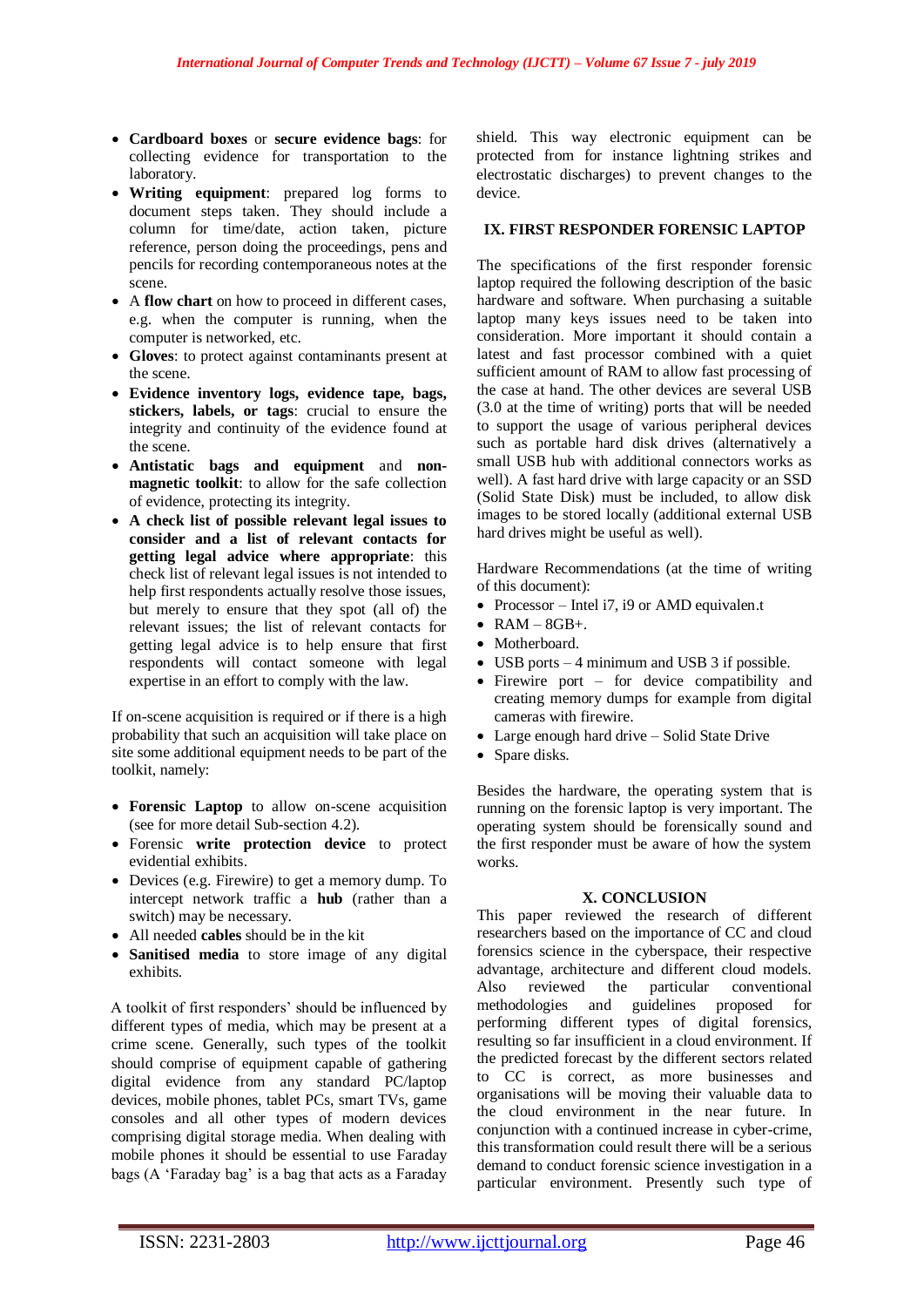investigations would be obstructed due to the lack of particular guidance regarding methodology and related software tools required to recover respective evidence in a forensically comprehensive manner. As this is a basic need for legal prospective with respect to clouds including data retention and to examine the privacy of laws.

The responsibility also goes to the digital forensics community to concentrate on establishing verifiable standard mechanisms to evaluate any frameworks, respective procedures and latest software tools to use in a CC environment. Governments also involve and try to ensure that proper arrangements to be made to preserve valuable data for the purpose of investigation across borders, otherwise it becomes challenging to choose appropriate court or any legal systems to represent the case. Whereas, keep in mind that tool which is available to support any particular forensic investigation cannot completely capable to perform the required forensic investigation in cloud forensic science. Therefore, appropriate implementation of global recognize standards helps to increase the capacity of forensic science investigation to enhance the required performance of the cloud.

#### **REFERENCES**

- [1] Journal: A Survey Based Investigation for Cloud Computing Adoption Internationally. Authors Raja Muhammad Ubaid Ullah, Dr.Kevan A. Buckley,Dr. Mary Garvey andDr. Jun Li. International Journal of Computer Trends and Technology (IJCTT) - Volume 67 Issue 4 - April 2019. ISSN: 2231-2803 United Kingdom. http://www.ijcttjournal.org Page 106
- [2] Journal: A Systematic Literature Review of Factors Affecting Cloud Computing Adoption Internationally. Authors Raja M. Ubaid Ullah, Dr.Kevan A. Buckley,Dr. Mary Garvey andDr. Jun Li. International Journal of Computer Trends and Technology (IJCTT) - Volume 67 Issue 3 - March 2019.<br>
ISSN: 2231-2803 - United Kingdom ISSN: 2231-2803 United Kingdom. http://www.ijcttjournal.org Page 41
- [3] Journal: Factors Analysis of the Adoption of Cloud Computing Adoption In England. Authors Raja Muhammad Ubaid Ullah, Dr.Kevan A. Buckley,Dr. Mary Garvey andDr. Jun Li. International Journal of Computer Trends and Technology (IJCTT) - Volume 67 Issue 6 - June 2019. ISSN: 2231-2803 United Kingdom. http://www.ijcttjournal.org Page 18-30
- [4] Journal:Effects of Industry Type on ICT Adoption among Malaysian SMEs. Authors Khong Sin Tan ,Uchenna Cyril Eze, and Siong Choy Chong.
- [5] Article: Factors That Influence Adoption of Cloud Computing: An Empirical Study of Australian SMEs. Authors Ishan Senarathna, Carla Wilkin, Matthew Warren, William Yeoh and Scott Salzman
- [6] Paper: Cloud Computing Strategy Direction Paper. By the Department of Finance and Deregulation (DFD) Cloud Computing Strategic, by the Australian Government.
- [7] Article: Challenges and Proposed Solutions for Cloud Forensic. Authors Puraj Desai, Mehul Solanki, AkshayGadhwal, Aalap Shah and Bhumika Patel. Puraj Desai et al Int. Journal of Engineering Research and Applications www.ijera.com ISSN : 2248-9622, Vol. 5, Issue 1( Part 2), January 2015, pp.37-42. [https://pdfs.semanticscholar.org/4d43/19304cba36bd73695f9](https://pdfs.semanticscholar.org/4d43/19304cba36bd73695f9be7c33155dac5c0fc.pdf) [be7c33155dac5c0fc.pdf](https://pdfs.semanticscholar.org/4d43/19304cba36bd73695f9be7c33155dac5c0fc.pdf)

[8] Article: Cloud Forensics: A Meta-Study of Challenges, Approaches, and Open Problems. Authors Shams Zawoad and Ragib Hasan. February 2013. [https://www.researchgate.net/publication/235712413\\_Cloud\\_](https://www.researchgate.net/publication/235712413_Cloud_Forensics_A_Meta-Study_of_Challenges_Approaches_and_OpenProblems) [Forensics\\_A\\_Meta-](https://www.researchgate.net/publication/235712413_Cloud_Forensics_A_Meta-Study_of_Challenges_Approaches_and_OpenProblems)

[Study\\_of\\_Challenges\\_Approaches\\_and\\_OpenProblems](https://www.researchgate.net/publication/235712413_Cloud_Forensics_A_Meta-Study_of_Challenges_Approaches_and_OpenProblems)

- Press Release: Gartner Forecasts Worldwide Public Cloud Revenue to Grow 17.3 Percent in 2019. Stamford, Conn., September 12, 2018. USA. To contact Katie Costello, Gartne[r,katie.costello@gartner.com,](mailto:katie.costello@gartner.com)[https://www.gartner.com](https://www.gartner.com/en/newsroom/press-releases/2019-04-02-gartner-forecasts-worldwide-public-cloud-revenue-to-g) [/en/newsroom/press-releases/2019-04-02-gartner-forecasts](https://www.gartner.com/en/newsroom/press-releases/2019-04-02-gartner-forecasts-worldwide-public-cloud-revenue-to-g)[worldwide-public-cloud-revenue-to-g](https://www.gartner.com/en/newsroom/press-releases/2019-04-02-gartner-forecasts-worldwide-public-cloud-revenue-to-g)
- [10] Journal: Design of digital forensic technique for cloud computing. Authors DeoyaniShirkhedkar and SulabhaPatil. International Journal of Advance Research in Computer Science and Management Studies. Volume 2, Issue 6, June 2014, India. Pg. 192-194. [https://www.academia.edu/7655461/Design\\_of\\_digital\\_foren](https://www.academia.edu/7655461/Design_of_digital_forensic_technique_for_cloud_computing) [sic\\_technique\\_for\\_cloud\\_computing](https://www.academia.edu/7655461/Design_of_digital_forensic_technique_for_cloud_computing)
- [11] Journal: Some Forensic & Security Issues of Cloud Computing. Authors Ashish Badiye, Neeti Kapoor and Pooja Shelke. Volume 3, Issue 10, October 2013 ISSN: 2277 128X International Journal of Advanced Research in Computer Science and Software Engineering. India. [http://citeseerx.ist.psu.edu/viewdoc/download?doi=10.1.1.42](http://citeseerx.ist.psu.edu/viewdoc/download?doi=10.1.1.428.5521&rep=rep1&type=pdf) [8.5521&rep=rep1&type=pdf](http://citeseerx.ist.psu.edu/viewdoc/download?doi=10.1.1.428.5521&rep=rep1&type=pdf)
- [12] Workshop: Technical Challenges of Forensic Investigations in Cloud Computing Environments. Author Dominik Birk  $January \t\t 12, \t\t 2011$ [https://pdfs.semanticscholar.org/c776/0c5d82142813add66ab](https://pdfs.semanticscholar.org/c776/0c5d82142813add66abc52eac589767df1f8.pdf) [c52eac589767df1f8.pdf](https://pdfs.semanticscholar.org/c776/0c5d82142813add66abc52eac589767df1f8.pdf)
- [13] Journal:Calm Before the Storm: The Challenges of Cloud Computing in Digital Forensics. Authors G. Grispos, T. Storer, and W.B. Glisson. International Journal of Digital Crime and Forensics, Volume 4, Issue 2, Pages 28-48, 8 **October** <https://arxiv.org/ftp/arxiv/papers/1410/1410.2123.pdf>
- [14] Journal: [Cloud Computing Adoption in Enterprise:](https://www.ijcttjournal.org/archives/ijctt-v67i4p122)  [Challenges and Benefits.](https://www.ijcttjournal.org/archives/ijctt-v67i4p122) , Authors Raja Muhammad Ubaid Ullah, Dr.Kevan A. Buckley,Dr. Mary Garvey and Dr. Jun Li. International Journal of Computer Trends and Technology (IJCTT) - Volume 67 Issue 6 - June 2019. ISSN: 2231-2803. Pages 93-104. United Kingdom [https://www.ijcttjournal.org/2019/Volume-67%20Issue-](https://www.ijcttjournal.org/2019/Volume-67%20Issue-6/IJCTT-V67I6P116.pdf)[6/IJCTT-V67I6P116.pdf](https://www.ijcttjournal.org/2019/Volume-67%20Issue-6/IJCTT-V67I6P116.pdf)
- [15] Book: The Best Damm Cybercrime and Digital Forensics Book Period. Authors Wiles, Jack/Reyes and Anthony. ISBN: 9780080556086. Print ISBN: 9781597492287. Publisher: Elsevier Science & Technology. Publication Year: 2011.
- [16] Publication: Guide To Integrating Forensic Techniques Into Incident Response. Authors Karen Kent, Suzanne Chevalier, Tim Grance and Hung Dang. Computer Security Division Information Technology Laboratory, National Institute of Standards and Technology (NIST) Gaithersburg, MD 20899- 8930 August 2006. [https://nvlpubs.nist.gov/nistpubs/Legacy/SP/nistspecialpublic](https://nvlpubs.nist.gov/nistpubs/Legacy/SP/nistspecialpublication800-86.pdf) [ation800-86.pdf](https://nvlpubs.nist.gov/nistpubs/Legacy/SP/nistspecialpublication800-86.pdf)
- [17] Article: "Computer forensics–an overview," By Frederick Gallegos, CISA, CDE, CGFM, Copyright 2005, Information Systems Audit and control Association. All Rights Reserved. [www.isaca.org.](http://www.isaca.org/) [https://my.infotex.com/wp](https://my.infotex.com/wp-content/uploads/2012/03/computer_forensics_overview_isaca.pdf)[content/uploads/2012/03/computer\\_forensics\\_overview\\_isac](https://my.infotex.com/wp-content/uploads/2012/03/computer_forensics_overview_isaca.pdf) [a.pdf](https://my.infotex.com/wp-content/uploads/2012/03/computer_forensics_overview_isaca.pdf)
- [18] Paper: An explanation of computer forensics. Author Robbins, J. (2008). National Forensics Center, 774, 10-143.
- [19] Journal: Challenges and Proposed Solutions for Cloud Forensic. Authors Puraj Desai, Mehul Solanki, AkshayGadhwal, Aalap Shah and Bhumika Patel. Puraj Desai et al Int. Journal of Engineering Research and Applications,ISSN : 2248-9622, Vol. 5, Issue 1( Part 2), January 2015, pp.37-42. [https://pdfs.semanticscholar.org/4d43/19304cba36bd73695f9](https://pdfs.semanticscholar.org/4d43/19304cba36bd73695f9be7c33155dac5c0fc.pdf) [be7c33155dac5c0fc.pdf](https://pdfs.semanticscholar.org/4d43/19304cba36bd73695f9be7c33155dac5c0fc.pdf)